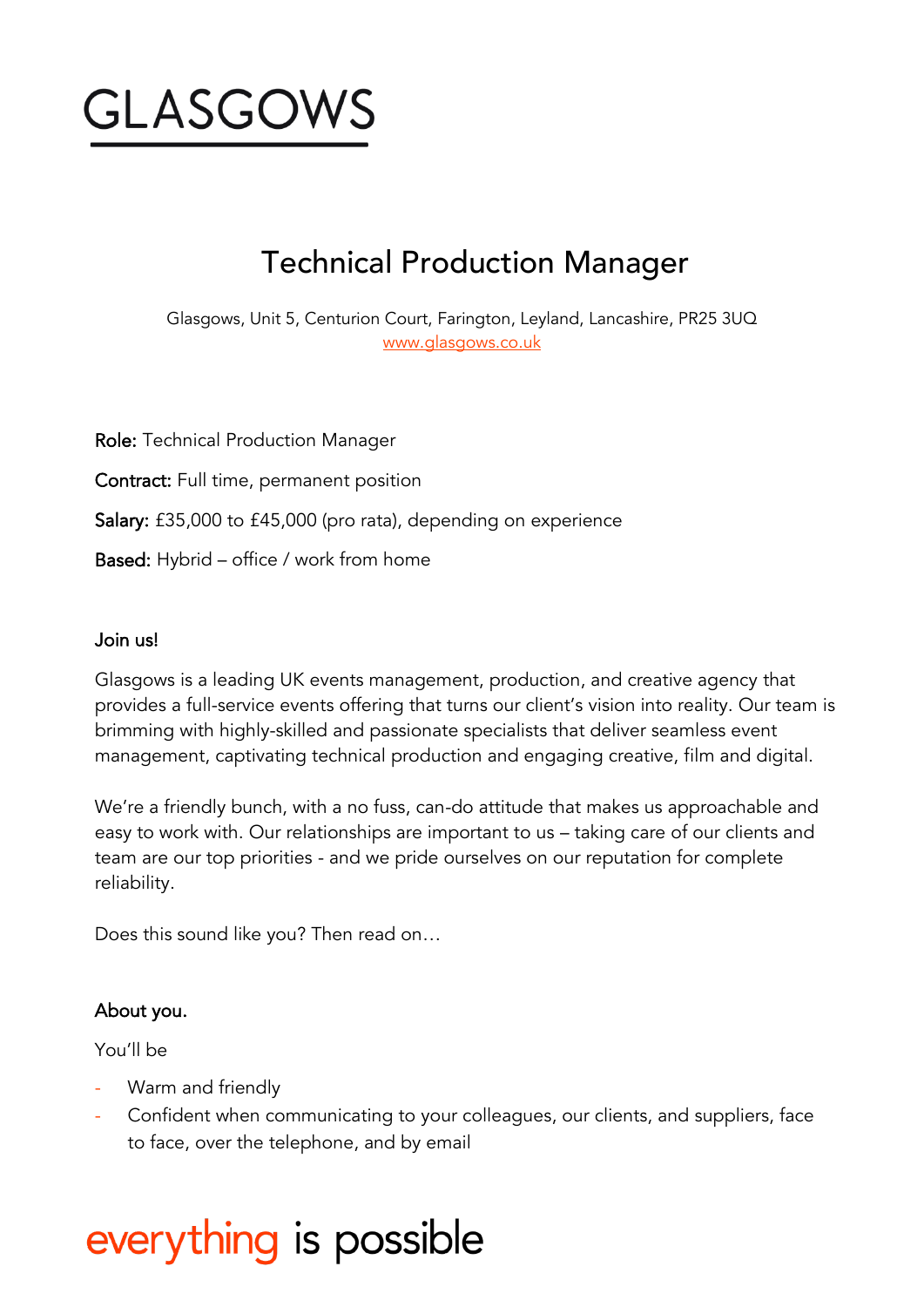- Able to thrive under pressure, in a fast-paced environment
- Highly motivated to work as both a self-starter and as part of a larger team on more complex projects

#### You'll have

- Keen attention to detail
- A strong technical background across all AV disciplines
- Competency across a range of software and hardware platforms
- A pro-active attitude and above all a willingness to get involved and take on responsibility
- A demonstrable track record within the live events industry
- A passion for all things technical in the live event arena and a desire to ensure we continue to be at the forefront in our industry
- Excellent project management and communication skills

### The role: Technical Production Manager.

This is an exciting opportunity for a highly motivated, multi-skilled technical production manager, with a minimum of 3 years' experience in all aspects of the technical production and delivery of live, virtual and hybrid events.

As technical production manager you'll

- Work closely with your production colleagues and other teams across the company including project management, creative design and content creation, and digital development, to ensure the highest quality of service delivery for our clients.
- Research and write tender submissions along with costings for all technical and AV production elements
- Prepare production schedules, with all pre-planning, risk assessments, crew bookings and venue liaison.
- Provide on-site management of all technical and build crew including sub-contractors and suppliers.
- Work as part of a project delivery team to design and deliver the best technical solutions to support each project, based on the requirements of that project. Taking responsibility for the planning and scheduling of work within your team and specialist area
- Take key responsibility for the delivery of relevant aspects of any/all project(s) you are working on